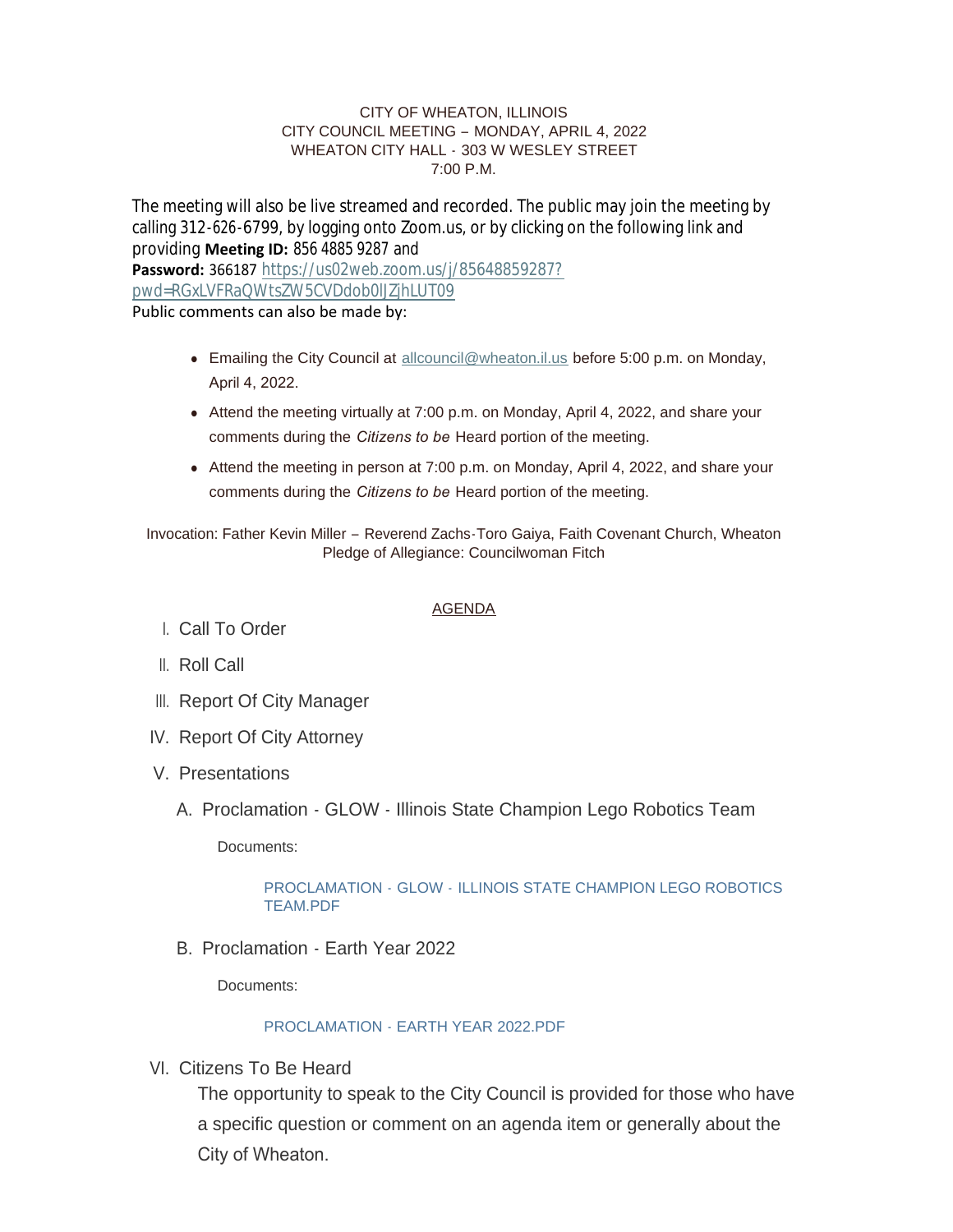Please note that civility and a sense of decorum will be strictly followed. All speakers must address their comments to the Mayor. Speakers shall be courteous and should not make statements that are personally disrespectful to members of the City Council.

To make a public comment, you must request to be called on. If you are joining using a computer, click on the "Raise Hand" button, and you will receive a notification when you have been recognized to speak and are unmuted. If you are joining using a phone, "Raise your hand" by pressing \*9. You will receive a notification when you have been unmuted and are able to speak. Please ensure you are in a quiet place with no background noise.

When called upon, please announce your name and address before commenting. All public comments are limited to five (5) minutes, and each citizen will be permitted to speak only once.

Members of the public were also given the opportunity to provide comments prior to this meeting to be read by the City Clerk. We will begin with a reading of the previously submitted public comments for this meeting.

- VII. Consent Agenda
	- A. Approval Of Minutes
		- 03 21 22 Draft Minutes 1.

Documents:

# [03 21 2022 DRAFT MINUTES.PDF](https://www.wheaton.il.us/AgendaCenter/ViewFile/Item/8711?fileID=11178)

- B. Consent Unfinished Business
- C. Consent New Business
	- 1. Consent Agenda New Business #1

Documents:

### [CANB01 - A RESOLUTION AUTHORIZING DISPOSAL OF CERTAIN](https://www.wheaton.il.us/AgendaCenter/ViewFile/Item/8714?fileID=11179)  SURPLUS PROPERTY - PW.PDF

2. Consent Agenda New Business #2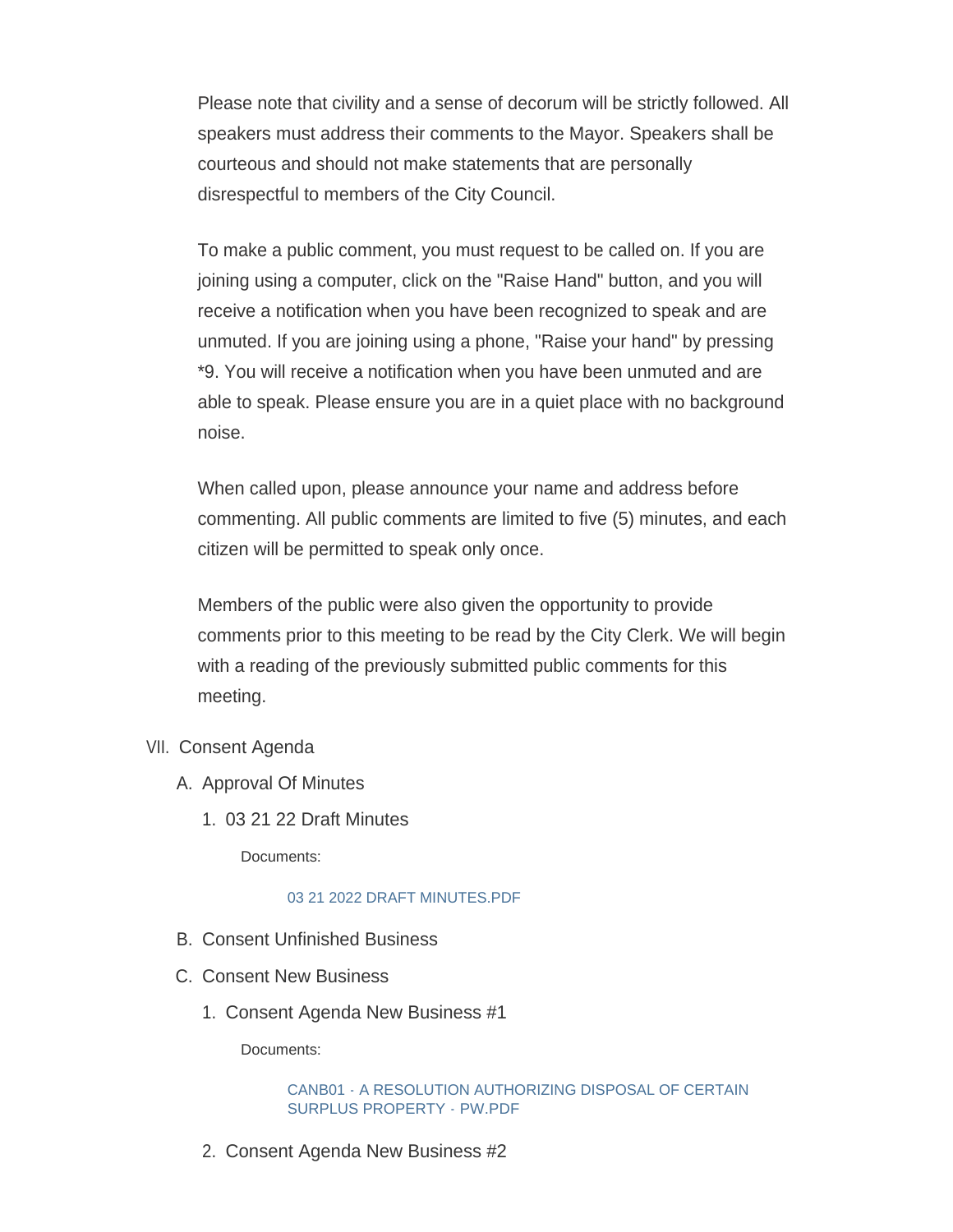Documents:

#### [CANB02 - RAFFLE LICENSE JEFFERSON EARLY CHILDHOOD CENTER](https://www.wheaton.il.us/AgendaCenter/ViewFile/Item/8715?fileID=11180)  PTA.PDF

- VIII. Regular Agenda
	- A. Regular Unfinished Business
		- 1. Regular Agenda Unfinished Business #1

Documents:

[RAUB01 - AN ORDINANCE GRANTING SPECIAL USE PERMIT](https://www.wheaton.il.us/AgendaCenter/ViewFile/Item/8718?fileID=11181)  NURSERY SCHOOL PUD 222 250 E ROOSEVELT RD..PDF

- B. Regular New Business
	- 1. Regular Agenda New Business #1

Documents:

#### [RANB01 - A RESOLUTION AUTHORIZING THE EXECUTION OF AGMT](https://www.wheaton.il.us/AgendaCenter/ViewFile/Item/8720?fileID=11182)  289 SPOILS HAULING SERVICES.PDF

2. Regular Agenda New Business #2

Documents:

[RANB02 - A RESOLUTION EXECUTION OF AMENDMENT 1 OF AGMT](https://www.wheaton.il.us/AgendaCenter/ViewFile/Item/8721?fileID=11183)  117 METRO PARAMEDICS.PDF

3. Regular Agenda New Business #3

Documents:

[RANB03 - A RESOLUTION AUTHORIZING SERVICE CREDIT IN IL](https://www.wheaton.il.us/AgendaCenter/ViewFile/Item/8722?fileID=11184)  MUNICIPAL RETIREMENT MILITARY SERVICE.PDF

4. Regular Agenda New Business #4

Documents:

[RANB04 - AN ORDINANCE AMENDING PAY SCHEDULES OFFICERS](https://www.wheaton.il.us/AgendaCenter/ViewFile/Item/8723?fileID=11185)  ASSISTANTS EMPLOYEES FIRST READING.PDF

5. Regular Agenda New Business #5

Documents:

[RANB05 - AN ORDINANCE AMENDING E-3843 F-1067 O-2021-03](https://www.wheaton.il.us/AgendaCenter/ViewFile/Item/8724?fileID=11186)  MORGANS ORCHARD LAKE SUBDIVISION.PDF

6. Regular Agenda New Business #6

Documents: